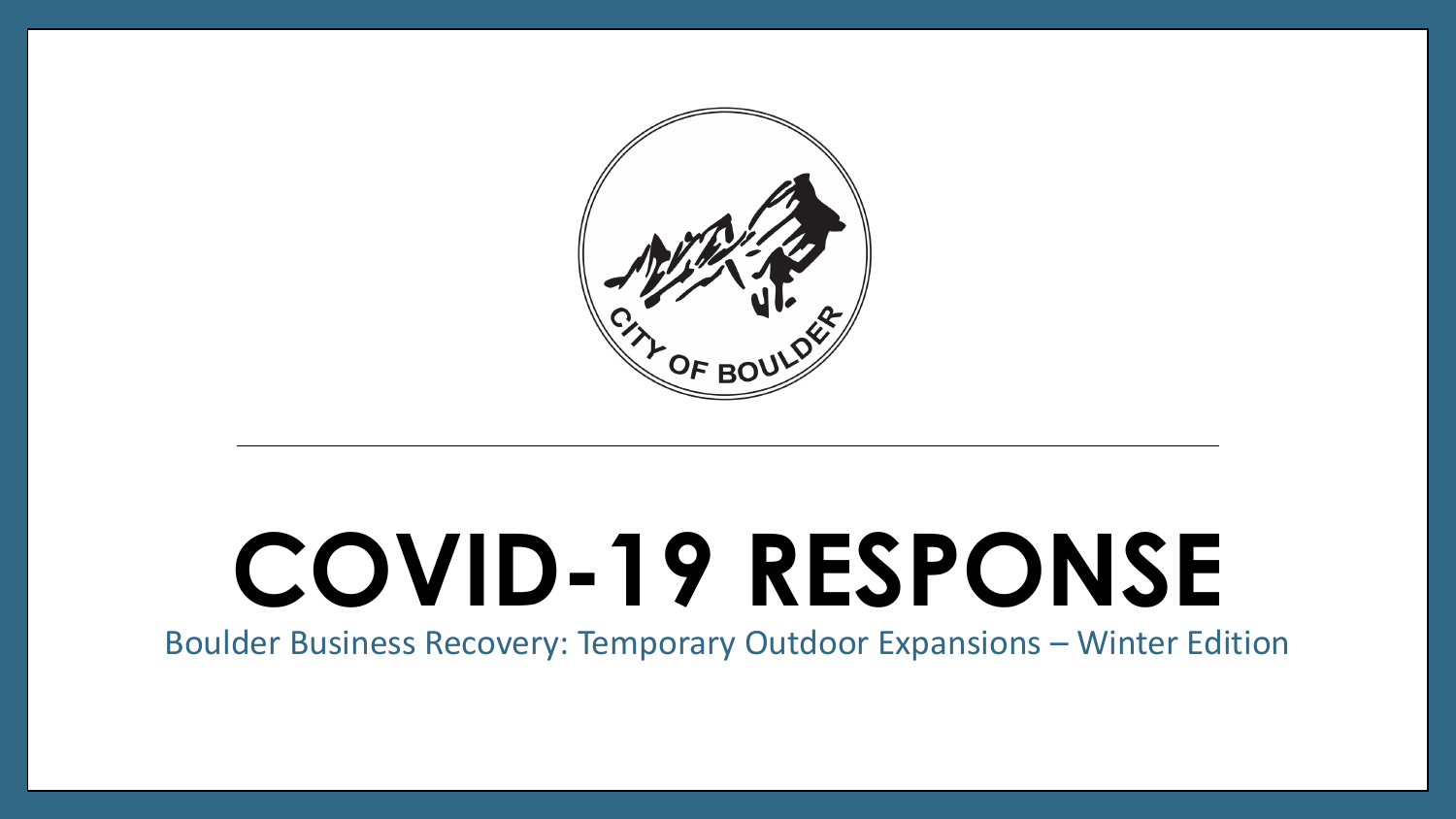# What We're Doing

The City of Boulder is committed to helping businesses adapt to COVID-19. Between Oct. 12 and Feb. 28 we are:

- Supporting business operations consistent with the Governor's orders, and
- Continuing to protect the health, safety and well-being of our community.

For more information, visit <https://bouldercolorado.gov/planning/boulder-business-recovery>

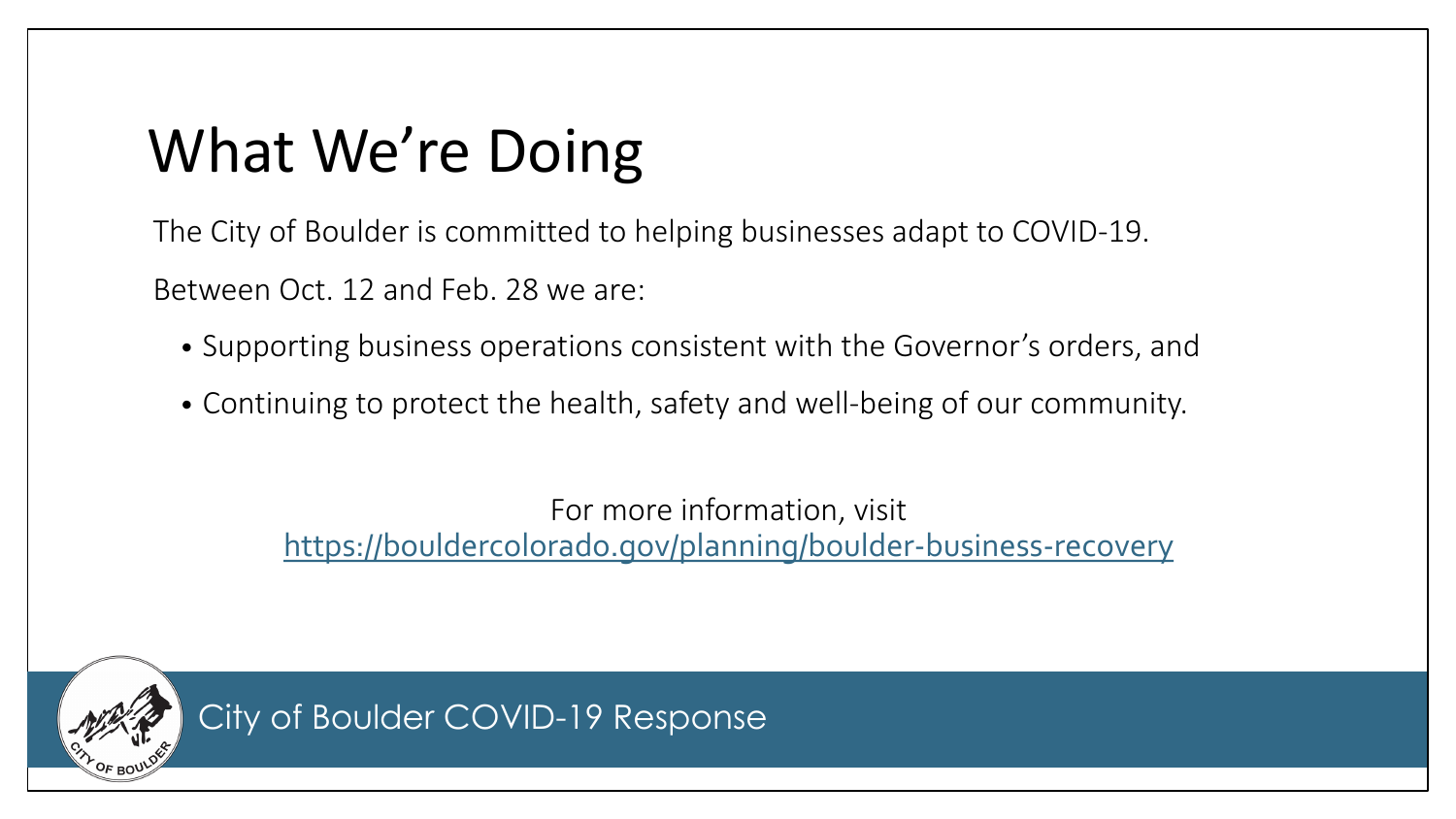# How Do I Apply?

#### Step 1: Review Inspection Checklist and FAQ Document

*See what is allowed and not allowed in your outdoor space*

#### Step 2: Gather Documentation for Application

*Every application requires a project description and the date you'll be ready for an inspection. Depending on the size and location of your expansion you may need to provide more information.*

#### Step 3: Apply Online

*Go to* [https://bouldercolorado.gov/planning/boulder](https://bouldercolorado.gov/planning/boulder-business-recovery)business-recovery, *click on the application link to apply and upload your documents*



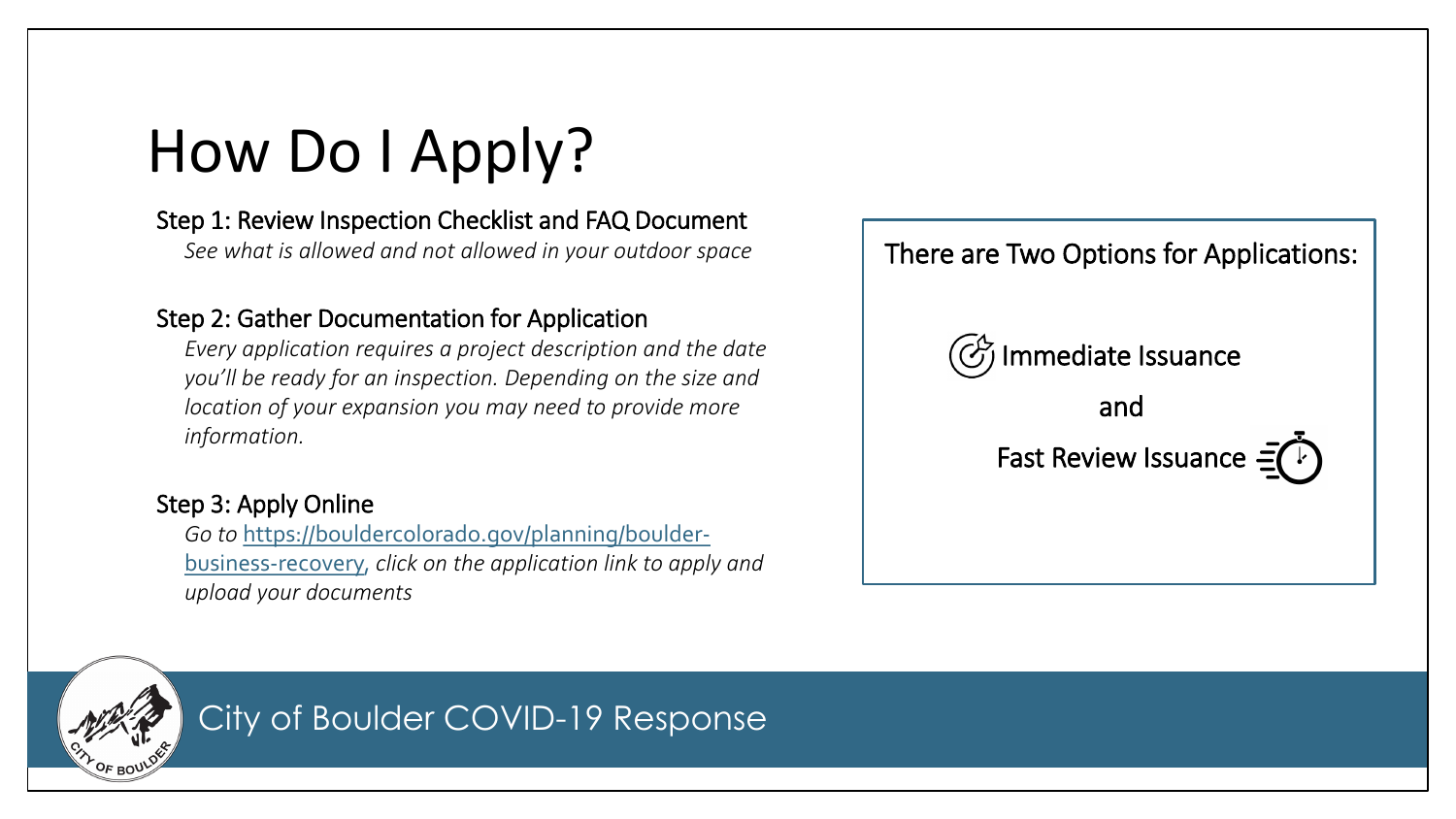#### Immediate Issuance Requirements

*All the following criteria must be met to receive immediate issuance.*

- **Enclosure is 900 square feet or less**
- **Adding 50-amp load or less to existing electric panel**
- **Electric heaters, generators or propane heating elements**
- **Meet all requirements on inspection checklist**

#### Fast Review Issuance Requirements

*If any of the following criteria is met, your application requires a short review*

- **Enclosure is larger than 900 square feet**
- **Temporarily enclosing existing spaces**
- **Adding more than 50-amp load to existing electric panel**
- **Tapping into an existing gas, electric, water or sewer utility line**
- **Self-constructed platforms (will require a structural drawing)**

*\*Fast Reviews require a plan of your site (including pertinent dimensions and equipment specifications) and can be issued within 3 business days pending all criteria are met.*

**If you have an approved temporary expansion from the spring** and would like to continue the use of the same area, you may do so with no changes through February 28, 2021 (if and as that date might be extended in light of the ongoing pandemic). If you would like to include heating, lighting, enclosures, tents and/or changes to the seating area you will need to submit a new temporary outdoor expansion application.

**All temporary outdoor expansions currently located in public streets or loading areas will need to contact BoulderBusinessRecovery@bouldercolorado.gov for options to maintain your existing expansion area.**

Want to make a permanent change or enclose more than 50 people? If you want to create a permanent structure or make changes to your existing structure such as adding a canopy, new door or window or expanding your HVAC system, you will need to go through our standard permitting process.

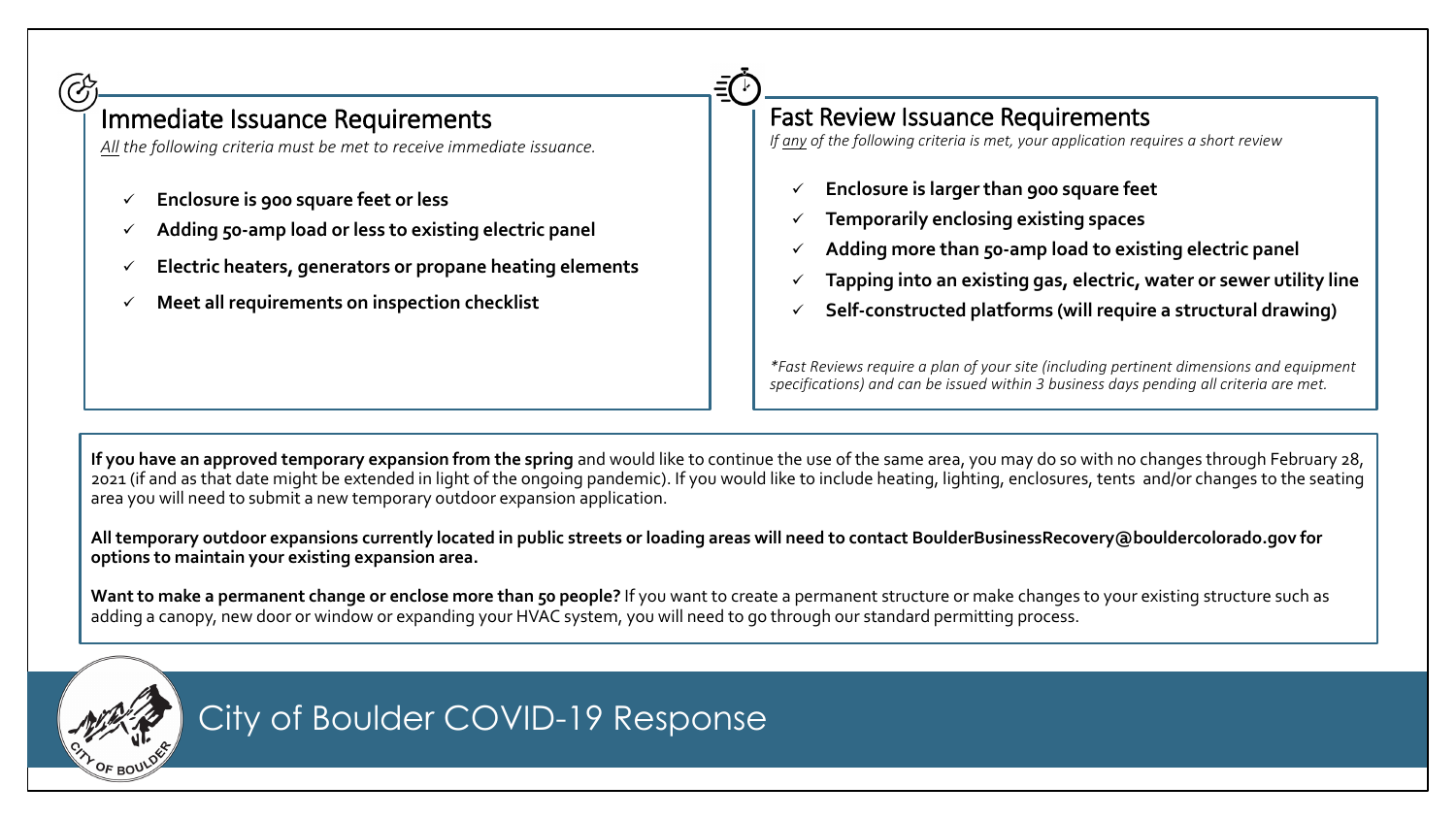

- Temporary and removable tables, benches, chairs and umbrellas
- Limited size enclosures secured at grade
- Moveable planters
- Temporary barriers\* such as pallets, fencing and railings
- Amplified outdoor music in compliance with city noise ordinance and emergency orders
- Murals and art on barriers and containment devices
- Propane heater outside of enclosure with duct work into the enclosure
- Electric heaters within enclosure

*\*must comply with your liquor license if you have one.* 

### What you CAN'T do:

- Permanent structures
- Tent on rooftop
- Blocking storm water inlets, valve boxes or manholes
- Blocking fire hydrants and building fire department connections
- Outdoor games, movies, etc. that would promote gathering
- Extension cords or yellow jackets that cross or obstruct the ROW
- Pets (service animals in compliance with ADA are allowed)
- Chalk cannot be used for murals or on the street or sidewalk
- Solid fuel burning heaters or fireplaces
- Open flames of any kind (including candles)
- Application of fire retardant to materials
- Portable fuel burning heating elements under the enclosure

**See the Inspection Checklist and FAQ Document for more information!**

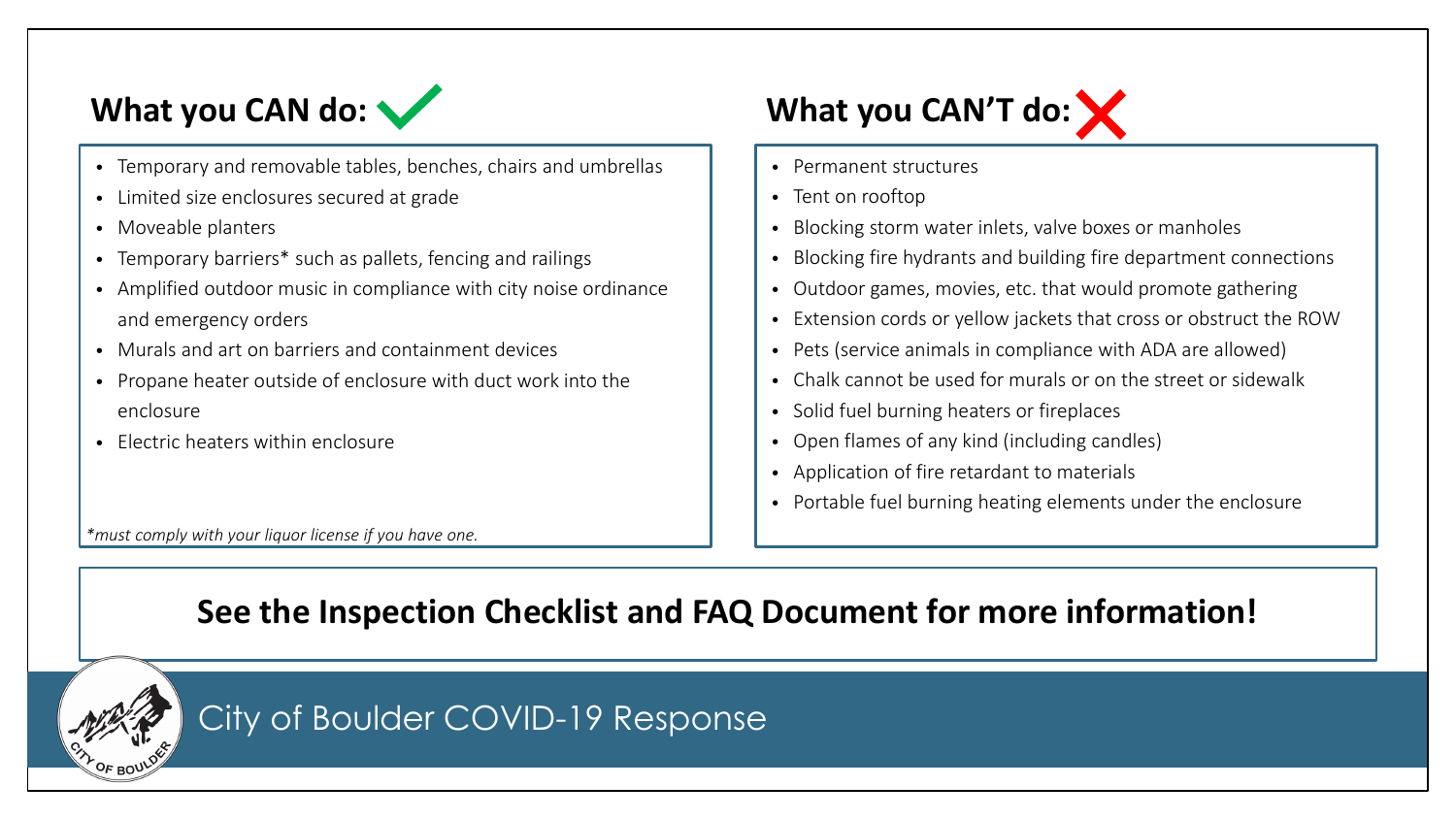# Liquor Licensing

If you have an existing liquor license and have not yet been approved for a temporary modification, you will still need to go through the [liquor license temporary modification process](https://www-static.bouldercolorado.gov/docs/Online_Liquor_Temporary_Modification_Application_Payments_Packet-1-202005221659.pdf).

If you have an existing outdoor expansion area, amending your footprint or location in any way may require additional liquor licensing application processes.

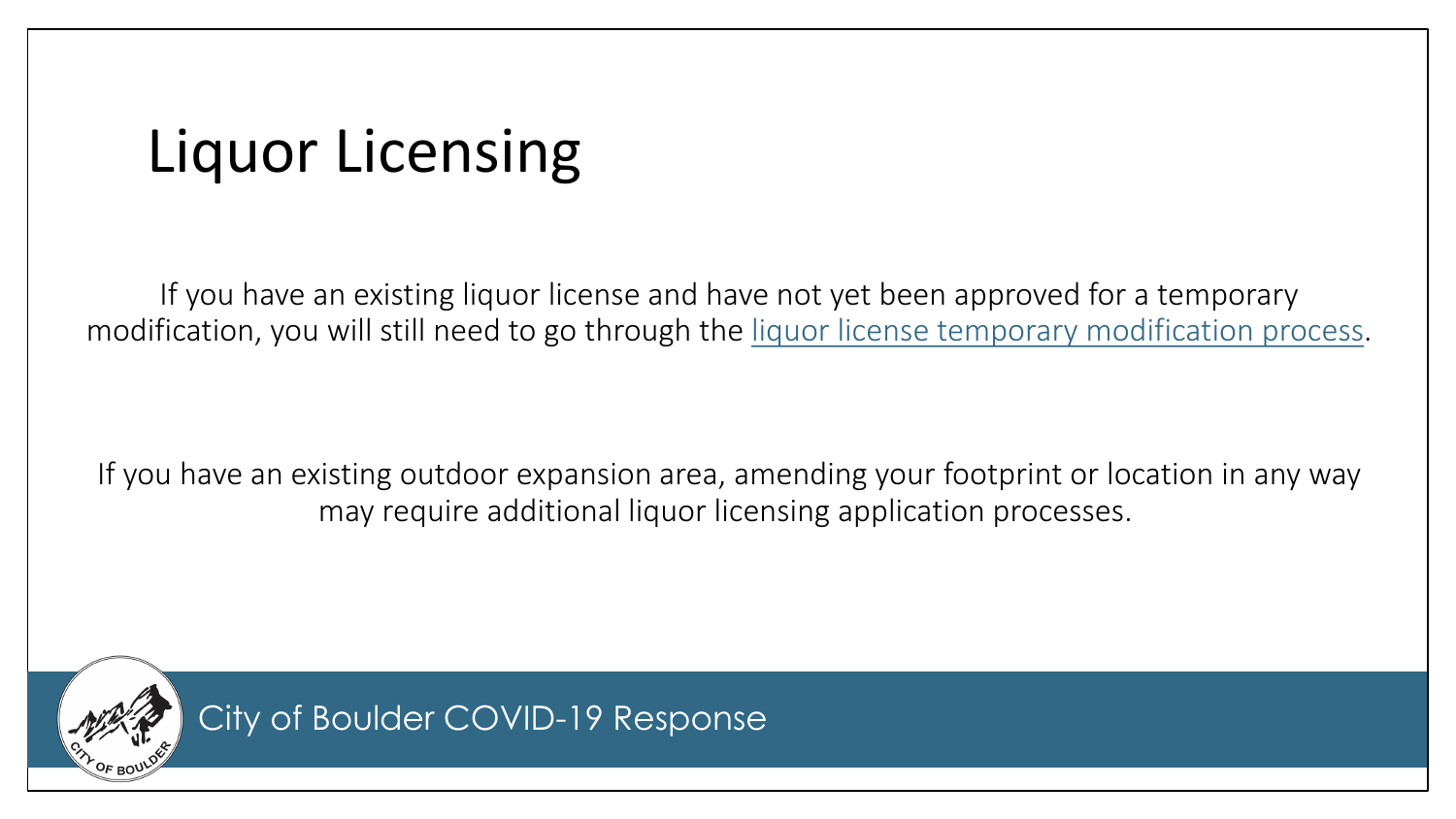## Compliant Outdoor Expansion Examples